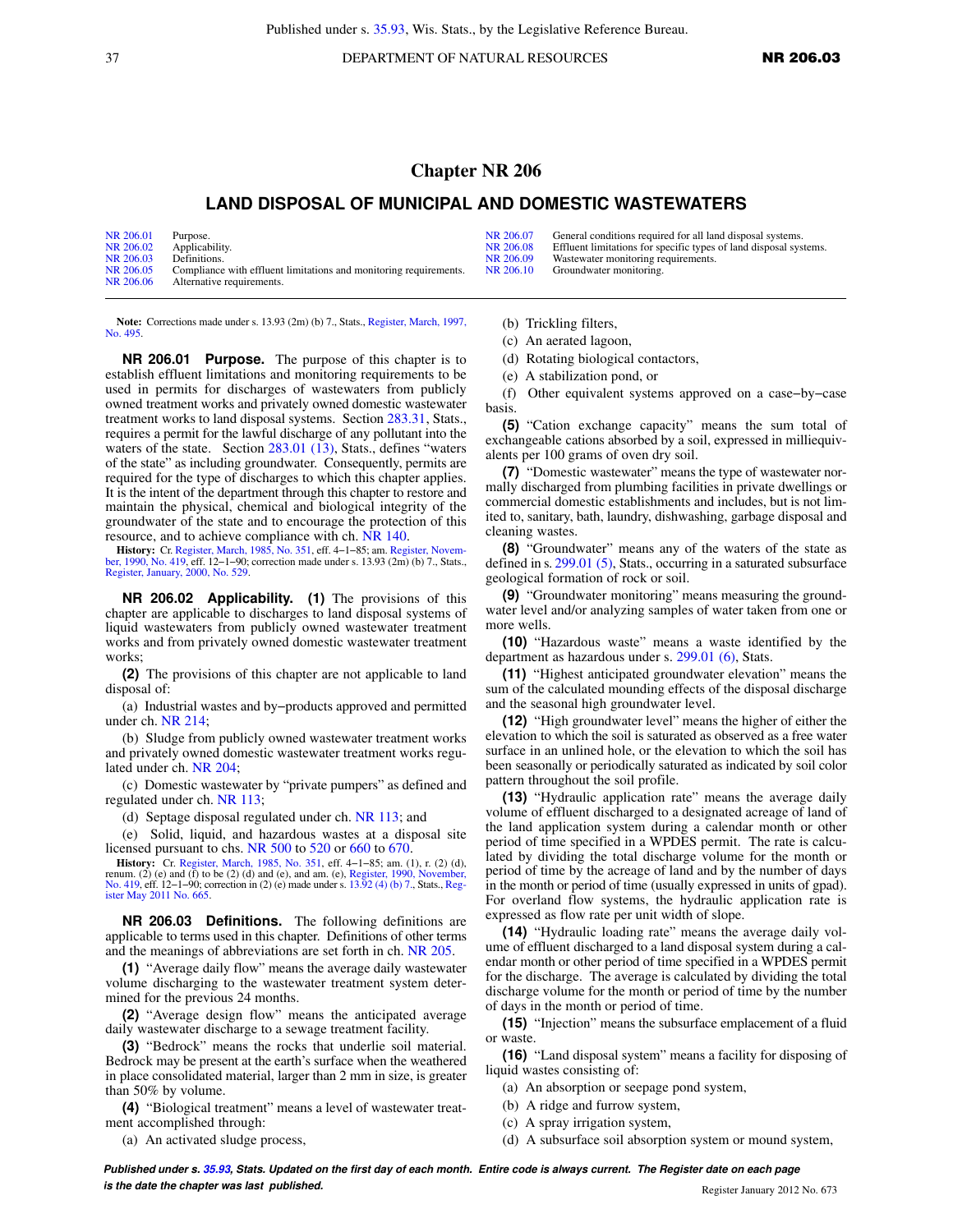(e) An overland flow system, or

(f) Any other land area receiving liquid waste discharges.

**(17)** "Large scale soil absorption system" means a private sewage system or subsurface soil absorption system which has a design capacity of more than 12,000 gallons per day where design capacity is calculated in accordance with s. [NR 200.03 \(4\).](https://docs.legis.wisconsin.gov/document/administrativecode/NR%20200.03(4))

**(18)** "Privately owned domestic wastewater treatment work" means facilities which treat domestic wastewater and which are owned and operated by non−municipal entities or enterprises such as mobile home parks, restaurants, hotels, motels, country clubs, etc., which are permitted under ch. [283](https://docs.legis.wisconsin.gov/document/statutes/ch.%20283), Stats.

**(19)** "Publicly owned treatment work" has the meaning specified under s. [NR 211.03 \(8\)](https://docs.legis.wisconsin.gov/document/administrativecode/NR%20211.03(8)).

**(20)** "Soil" means the unconsolidated material which overlies the bedrock.

**(21)** "Total Kjeldahl nitrogen" or "TKN" means the sum of ammonia nitrogen and organic nitrogen.

**(22)** "Total nitrogen" means the sum of nitrate plus nitrite nitrogen, ammonia nitrogen, and organic nitrogen.

**(23)** "Toxic pollutants" has the meaning specified under s. [NR](https://docs.legis.wisconsin.gov/document/administrativecode/NR%20205.03(7)) [205.03 \(7\).](https://docs.legis.wisconsin.gov/document/administrativecode/NR%20205.03(7))

**(24)** "Water table observation well" means any groundwater monitoring well whose screen intersects the water table, installed for the specific purpose of determining either the elevation of the water table or the physical, chemical, biological or radiological properties of groundwater at the water table or both.

**(25)** "WPDES permit" means a permit issued under the Wisconsin pollutant discharge elimination system.

**(26)** "Well" means any borehole or other excavation or opening in the ground deeper than it is wide constructed for the purpose of obtaining or monitoring groundwater.

**History:** Cr. [Register, March, 1985, No. 351](https://docs.legis.wisconsin.gov/document/register/351/B/toc), eff. 4−1−85; r. (7), (12) and (17), renum. (1) to (6), (8) to (11) and (13) to (16) to be (3), (4), (7) to (10), (14) to (16), (18) to (20), (23) and (25) and am. (16), cr. (1), (2), (5), (6), (11) to (13), (17), (21), (22), (24) and (26), [Register, November, 1990, No. 419,](https://docs.legis.wisconsin.gov/document/register/419/B/toc) eff. 12−1−90; r. and recr. (17), [Register, January, 2000, No. 529,](https://docs.legis.wisconsin.gov/document/register/529/B/toc) eff. 2−1−00.

**NR 206.05 Compliance with effluent limitations and monitoring requirements. (1)** All new or modified land disposal systems approved on or after December 1, 1990 shall comply with the applicable effluent limits and monitoring requirements of this chapter and groundwater quality standards in ch. [NR](https://docs.legis.wisconsin.gov/document/administrativecode/ch.%20NR%20140) [140](https://docs.legis.wisconsin.gov/document/administrativecode/ch.%20NR%20140).

**(2)** All land disposal systems, except large scale soil absorption systems, approved or modified prior to December 1, 1990 shall comply with the effluent limits as shown in Table 1, and with the groundwater quality standards in ch. [NR 140.](https://docs.legis.wisconsin.gov/document/administrativecode/ch.%20NR%20140)

**(3)** All land disposal systems, except large scale soil absorption systems, approved prior to December 1, 1990 shall comply with the monitoring requirements described in s. [NR 206.09](https://docs.legis.wisconsin.gov/document/administrativecode/NR%20206.09) by January 1, 1994.

**(4)** Large scale soil absorption systems shall comply with the effluent monitoring requirements of this chapter and with the groundwater quality standards in ch. [NR 140.](https://docs.legis.wisconsin.gov/document/administrativecode/ch.%20NR%20140) Influent monitoring may be required on a case−by−case basis.

**(5)** All systems, except large scale soil absorption systems, approved prior to December 1, 1990 shall comply with the effluent limits for BOD<sub>5</sub> and load/rest requirements described in ss. [NR 206.08 \(1\) \(b\) 1.](https://docs.legis.wisconsin.gov/document/administrativecode/NR%20206.08(1)(b)1.), [\(2\) \(b\) 3.](https://docs.legis.wisconsin.gov/document/administrativecode/NR%20206.08(2)(b)3.), [\(3\) \(b\) 3.](https://docs.legis.wisconsin.gov/document/administrativecode/NR%20206.08(3)(b)3.), and [110.25 \(4\) \(f\).](https://docs.legis.wisconsin.gov/document/administrativecode/NR%20110.25(4)(f))

**(6)** All systems for which groundwater monitoring is required under s. [NR 206.10](https://docs.legis.wisconsin.gov/document/administrativecode/NR%20206.10) shall comply with the groundwater monitoring construction requirements of s. [NR 110.25](https://docs.legis.wisconsin.gov/document/administrativecode/NR%20110.25) and ch. [NR 141](https://docs.legis.wisconsin.gov/document/administrativecode/ch.%20NR%20141).

|                        |                                                          | Date of Approval                                                           |                                                                                                                                                                                   |
|------------------------|----------------------------------------------------------|----------------------------------------------------------------------------|-----------------------------------------------------------------------------------------------------------------------------------------------------------------------------------|
|                        |                                                          | Post 1/1/85                                                                |                                                                                                                                                                                   |
| System Type            | $Pre - 1/1/85$                                           | and Pre 1/1/90                                                             | Post 1/1/90                                                                                                                                                                       |
| <b>Absorption Pond</b> | BOD <sub>5</sub> : 50mg/l<br>Load/Rest: as<br>per permit | $BOD5:50$ mg/l<br>Load/Rest: as<br>per permit<br>Total Nitrogen:<br>20mg/l | $BOD5: 50$ mg/l<br>Load/Rest:<br>as per permit<br>Total Nitrogen:<br>$10 \text{ mg/l}$<br>TDS: 500 mg/l<br>$Cl:250$ mg/l<br>Hydraulic<br><b>Application Rate:</b><br>case by case |
| Spray Irrigation       | All parameters<br>case by case                           | All parameters<br>case by case                                             | $BOD5: 50$ mg/l<br>Load/Rest:<br>as per permit<br>Total Nitrogen:<br>case by case<br>Hydraulic<br><b>Application Rate:</b><br>case by case<br>Fecal coliform:<br>case by case     |
| Ridge and Fur-<br>row  | All parameters<br>case by case                           | All parameters<br>case by case                                             | BOD <sub>5</sub> : 50 mg/l<br>Load/Rest: case<br>by case<br>Total Nitrogen:<br>case by case<br>Hydraulic<br><b>Application Rate:</b><br>case by case                              |
| Overland Flow          | All parameters<br>case by case                           | All parameters<br>case by case                                             | All parameters<br>case by case                                                                                                                                                    |
| Other                  | All parameters<br>case by case                           | All parameters<br>case by case                                             | All parameters<br>case by case                                                                                                                                                    |

Table 1. Effluent Limits Based on System Type and Date of System Approval

**History:** Cr. [Register, March, 1985, No. 351](https://docs.legis.wisconsin.gov/document/register/351/B/toc), eff. 4−1−85; r. and recr. [Register,](https://docs.legis.wisconsin.gov/document/register/419/B/toc) [November, 1990, No. 419](https://docs.legis.wisconsin.gov/document/register/419/B/toc), eff. 12−1−90.

**NR 206.06 Alternative requirements. (1)** If the owner of a proposed land disposal system feels that compliance with the monitoring requirements, discharge prohibitions and effluent limits of this chapter are impracticable, the reasons therefore shall be fully communicated in writing to the department. This communication shall set forth alternative requirements for which department approval is sought and all pertinent facts, data, reports, and studies supporting the imposition of such alternative requirements, along with supporting documentation on the ability of the system to meet ch. [NR 140](https://docs.legis.wisconsin.gov/document/administrativecode/ch.%20NR%20140) standards or standards pursuant to the appropriate variances.

**(2)** If the department determines that compliance with the monitoring requirements, discharge prohibitions and effluent limits of this chapter would be impracticable in specific cases, it may approve alternative requirements which, in its opinion, are in substantial compliance with the requirements of this chapter and ch. [NR 140](https://docs.legis.wisconsin.gov/document/administrativecode/ch.%20NR%20140).

**History:** Cr. [Register, March, 1985, No. 351,](https://docs.legis.wisconsin.gov/document/register/351/B/toc) eff. 4−1−85; am. [Register, Novem-](https://docs.legis.wisconsin.gov/document/register/419/B/toc)[ber, 1990, No. 419](https://docs.legis.wisconsin.gov/document/register/419/B/toc), eff. 12−1−90.

**NR 206.07 General conditions required for all land disposal systems. (1)** DESIGN LIMITATIONS. (a) A land disposal system shall be constructed in accordance with the design criteria in ch. [NR 110,](https://docs.legis.wisconsin.gov/document/administrativecode/ch.%20NR%20110) or the appropriate rules promulgated by the department of safety and professional services for large scale subsurface soil absorption systems.

(b) Background groundwater monitoring data described in ss. NR  $140.20(1)$  and  $206.10(4)$  shall be collected prior to the design of a land disposal system, and submitted to the department as part of the facility plan required in s. [NR 110.09](https://docs.legis.wisconsin.gov/document/administrativecode/NR%20110.09).

(c) Land disposal systems shall be designed and operated to maintain compliance with the groundwater quality standards con-tained in ch. [NR 140](https://docs.legis.wisconsin.gov/document/administrativecode/ch.%20NR%20140), as required by s. NR  $140.22$  (1).

**Published under s. [35.93,](https://docs.legis.wisconsin.gov/document/statutes/35.93) Stats. Updated on the first day of each month. Entire code is always current. The Register date on each page is the date the chapter was last published.** Register January 2012 No. 673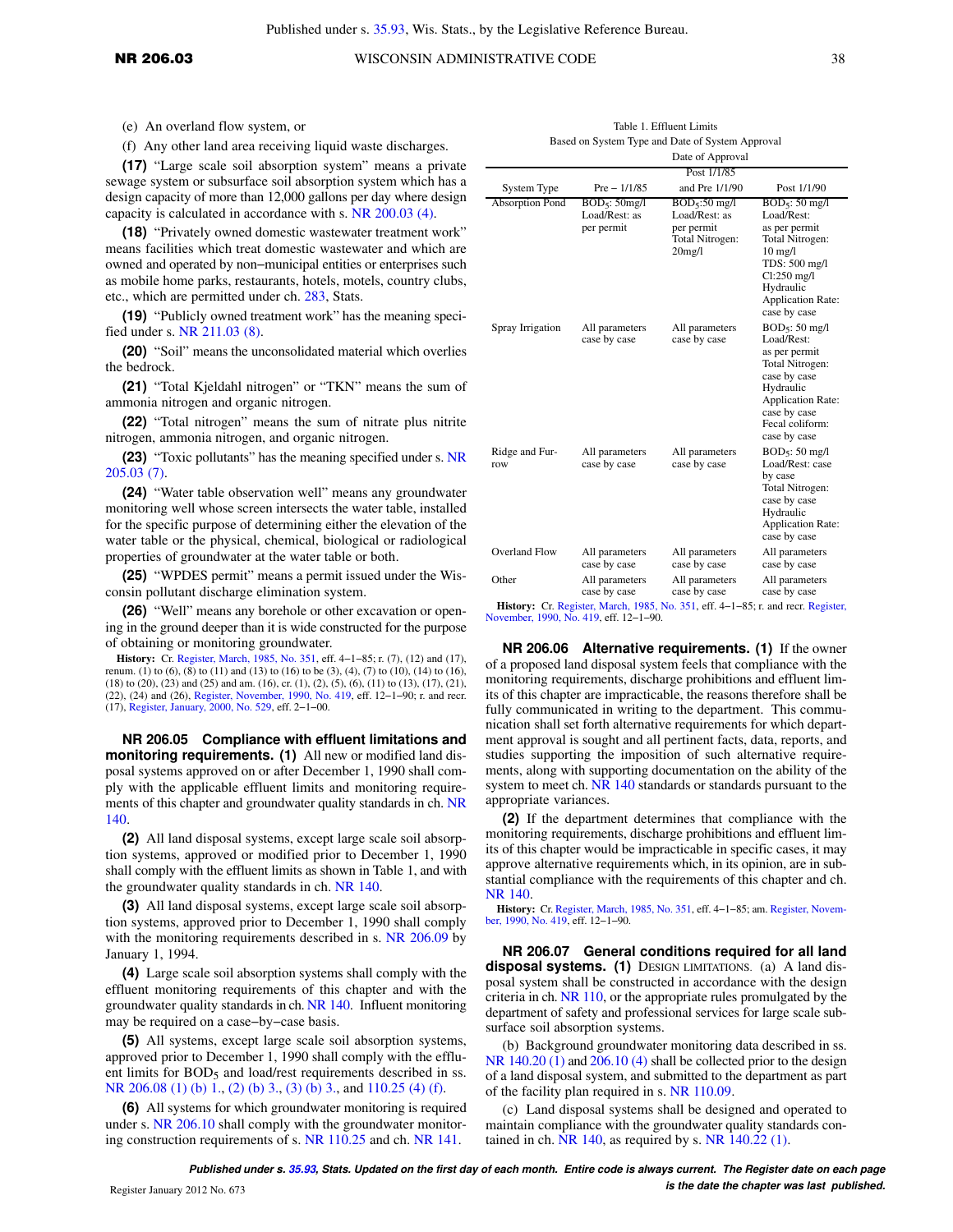**(2)** OPERATIONAL REQUIREMENTS. (a) No discharge to a land disposal system may exceed the loadings specified in the WPDES permit for the system.

(b) No discharge to the system may have physical or chemical characteristics which prevent the proper operation of the land disposal system.

(c) The discharge of toxic or hazardous pollutants to land disposal systems is prohibited unless the applicant can demonstrate and the department determines that the discharge of such pollutants will be in such small quantities that no detrimental effect on groundwater or surface water will result. The criteria used shall include but not be limited to the toxicity of the pollutant, capacity of the soil to remove the pollutant, degradability, usual or potential presence of the pollutant in the existing environment, method of application and all other relevant factors.

(d) The underground injection of municipal and domestic wastewaters through a well is prohibited.

(e) All municipal and domestic wastewater land disposal systems shall be preceded by a biological, chemical or physical treatment or a combination of treatments approved by the department. Industrial waste discharges tributary to the municipal treatment works shall be in compliance with applicable pretreatment standards under s. [NR 211.30.](https://docs.legis.wisconsin.gov/document/administrativecode/NR%20211.30)

(f) For a land disposal system located on a site where soil, geologic or other conditions may result in an increased possibility of groundwater contamination, the department may require additional treatment prior to discharge to such land disposal systems.

(g) Discharge to a land disposal system shall be limited so that the discharge and any precipitation which falls within the boundary of the disposal system during such discharge does not overflow the boundary of the system unless the WPDES permit authorizes collection and discharge of runoff to a surface water.

(h) 1. All land disposal facilities shall be operated in accordance with an approved management plan. The management plan shall conform to the requirements of s. [NR 110.25 \(3m\)](https://docs.legis.wisconsin.gov/document/administrativecode/NR%20110.25(3m)).

2. For all land disposal facilities approved after December 1, 1990, an acceptable management plan shall be submitted with the construction plans and specifications.

3. For land disposal facilities constructed prior to December 1, 1990, an acceptable management plan shall be submitted in accordance with a schedule established by the department.

4. If operational changes are needed the management plan shall be revised.

5. All management plans and revisions to management plans shall be submitted to the department for review to determine adequacy and compliance with code requirements.

**History:** Cr. [Register, March, 1985, No. 351](https://docs.legis.wisconsin.gov/document/register/351/B/toc), eff. 4–1–85; r. (2) (i) and (j), Regis[ter, September, 1987, No. 381](https://docs.legis.wisconsin.gov/document/register/381/B/toc), eff. 10–1–87; am. (1) and (2) (e), r. (2) (f), renum. (2) (g) and (h) to be (2) (f), and (g) and (g), cr. **[ary 2012 No. 673](https://docs.legis.wisconsin.gov/document/register/673/B/toc).**

**NR 206.08 Effluent limitations for specific types of land disposal systems. (1)** ABSORPTION POND SYSTEMS. (a) *Design limitations.* Absorption pond systems shall conform to the design requirements in s. [NR 110.255 \(1\)](https://docs.legis.wisconsin.gov/document/administrativecode/NR%20110.255(1)).

(b) *Effluent limitations.* 1. The discharge to an absorption pond system may not exceed a monthly average  $BOD<sub>5</sub>$  concentration of 50 mg/l.

2. The maximum hydraulic application rate to an absorption pond system shall be determined on a case−by−case basis in accordance with s. [NR 110.255 \(1\) \(a\) 2.](https://docs.legis.wisconsin.gov/document/administrativecode/NR%20110.255(1)(a)2.)

3. The discharge to an absorption pond system which is subject to the groundwater quality standards in ss. [NR 140.10](https://docs.legis.wisconsin.gov/document/administrativecode/NR%20140.10) and [140.12](https://docs.legis.wisconsin.gov/document/administrativecode/NR%20140.12) shall comply with the following limitations:

a. The monthly average total nitrogen concentration may not exceed 10 mg/l.

b. The total dissolved solids concentration may not exceed 500 mg/l.

c. The chloride concentration may not exceed 250 mg/l.

4. If an absorption pond system has been granted an exemption to groundwater quality standards under s. [NR 140.28](https://docs.legis.wisconsin.gov/document/administrativecode/NR%20140.28), the discharge requirements for nitrogen, total dissolved solids and chloride will be determined by the department on a case−by−case basis. Information to be considered in approving alternate limitations shall include:

a. Alternate concentration limits under ch. [NR 140;](https://docs.legis.wisconsin.gov/document/administrativecode/ch.%20NR%20140)

b. Qualifications on the exemption, if any exist;

c. Level of treatment of the wastewater for the particular contaminant;

d. Removal capability prior to discharge to the treatment system;

e. Expected increase in the concentration of a pollutant in groundwater downgradient at the point of standards application.

5. The department may approve alternative effluent limitations in accordance with s.  $NR$  206.06 for total nitrogen, BOD<sub>5</sub>, hydraulic application rate, total dissolved solids and chlorides; and may require effluent limitations for additional substances on a case−by−case basis in order to protect and maintain groundwater quality as required in ch. [NR 140.](https://docs.legis.wisconsin.gov/document/administrativecode/ch.%20NR%20140)

Note: The effluent limitations in par. (b) 3. have been established to provide com-<br>pliance with the groundwater enforcement standards for nitrate, total dissolved solids and chloride. The department has determined that it is not technically and economically feasible for absorption pond systems to comply with the preventive action limits for these substances. These effluent limitations, in combination with groundwater monitoring requirements, will assist the department in minimizing the levels of nitrate, total dissolved solids and chloride in the groundwater, to the extent technically and economically feasible. Groundwater enforcement standards and preventive action limits are specified in ss. [NR 140.10](https://docs.legis.wisconsin.gov/document/administrativecode/NR%20140.10) and [140.12](https://docs.legis.wisconsin.gov/document/administrativecode/NR%20140.12).

**(2)** SPRAY IRRIGATION SYSTEMS. (a) *Design limitations.* Spray irrigation systems shall conform to the design requirements in s. [NR 110.255 \(2\).](https://docs.legis.wisconsin.gov/document/administrativecode/NR%20110.255(2))

(b) *Effluent limitations.* 1. Discharge shall be limited to prevent any runoff of effluent from the site. Wastewater may not be sprayed during any rainfall event that causes runoff from the site. Uncontaminated storm water may be allowed to drain from a spray irrigation field.

2. The volume of discharge shall be limited to prevent ponding, except for temporary conditions following rainfall events.

3. The monthly average  $BOD<sub>5</sub>$  concentration may not exceed 50 mg/l.

4. The department may limit the fecal coliform bacteria in the discharge to the spray irrigation system based on the potential impact to public health.

5. The hydraulic application rate for each system shall be based on hydrogeologic conditions, soil texture, permeability, cation exchange capacity, topography, cover crop and wastewater characteristics. The average hydraulic application rate may not exceed 10,000 gallons per acre per day.

**Note:** Based upon the department's experience, the recommended range for the average hydraulic application rate is 2,000 to 7,000 gallons per acre per day, based on a monthly average.

6. The annual nitrogen application rate shall be limited to the nitrogen needs of the cover crop plus demonstrable denitrification occurring in the treatment system. Determination of the annual nitrogen application rate shall include the nitrogen supplied by the wastewater and any supplemental fertilizers used.

7. The soil at each individual spray irrigation field shall be tested annually for nitrogen, available phosphorus, available potassium and pH. The results of these analyses shall be submitted to the department and used to manage the spray irrigation system.

8. The department may limit additional parameters as necessary to protect and maintain groundwater quality as required in ch. [NR 140](https://docs.legis.wisconsin.gov/document/administrativecode/ch.%20NR%20140).

**Published under s. [35.93,](https://docs.legis.wisconsin.gov/document/statutes/35.93) Stats. Updated on the first day of each month. Entire code is always current. The Register date on each page is the date the chapter was last published. Compared the chapter of the chapter of the date the chapter vasi and the chapter of the chapter of the chapter of the chapter of the chapter of the chapter of the chapter of t**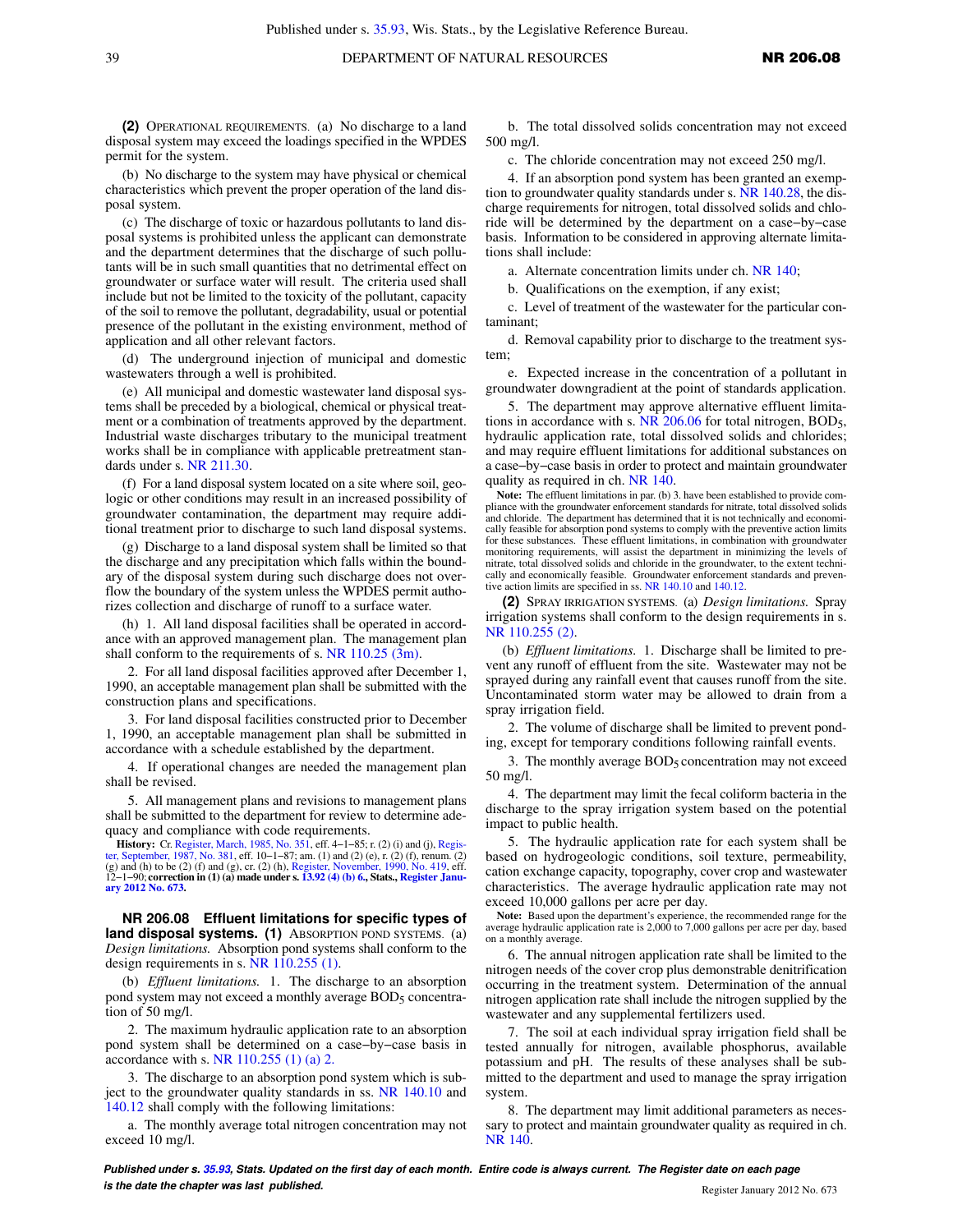## **NR 206.08** WISCONSIN ADMINISTRATIVE CODE 40

**(3)** RIDGE AND FURROW SYSTEMS. (a) *Design limitations.* Ridge and furrow systems shall conform to the design requirements in s. [NR 110.255 \(3\).](https://docs.legis.wisconsin.gov/document/administrativecode/NR%20110.255(3))

(b) *Effluent limitations.* 1. Discharge to a ridge and furrow system shall be limited so that the discharge and precipitation from a 10−year frequency, 24−hour duration rainfall event does not overflow the boundary of the system.

2. The discharge shall be alternately distributed to individual sections of the disposal system to allow sufficient resting periods to maintain the treatment capability of the soil.

3. The monthly average BOD<sub>5</sub> concentration may not exceed 50 mg/l.

4. The volume of discharge shall be limited to prevent inundation of the ridges except for temporary conditions following precipitation events.

5. The average hydraulic application rate may not exceed 10,000 gallons per acre per day for the system.

**Note:** Based upon the department's experience, the recommended range for the average hydraulic application rate is 2,000 to 5,000 gallons per acre per day based on a monthly average.

6. The annual total nitrogen in the wastewater applied to the system shall be limited to the annual nitrogen need of the cover crop plus demonstrable denitrification occurring in the treatment system.

7. The department may limit additional parameters as necessary to protect and maintain groundwater quality as required in ch. [NR 140](https://docs.legis.wisconsin.gov/document/administrativecode/ch.%20NR%20140).

**(4)** OVERLAND FLOW SYSTEMS. (a) *Design limitations.* Overland flow systems shall conform to the design requirements in s. [NR 110.255 \(4\)](https://docs.legis.wisconsin.gov/document/administrativecode/NR%20110.255(4)).

(b) *Effluent limitations.* 1. The discharge to the overland flow system shall be alternately distributed to individual sections of the system in a regular load/rest cycle that allows sufficient resting to dry accumulated solids and maintain a complete grass cover.

2. The hydraulic application rate shall be as defined in the management plan, developed according to s. [NR 206.07 \(2\) \(h\).](https://docs.legis.wisconsin.gov/document/administrativecode/NR%20206.07(2)(h)) The hydraulic application rate is expressed as a flow rate per unit width of slope.

3. Hydraulic application rates shall be reduced substantially when the vegetative cover has not developed sufficiently to anchor the soil and create the filter mat necessary for effective wastewater treatment. This condition may occur during original or springtime system startup.

4. The discharge of wastewater to an overland flow system shall be in accordance with a WPDES permit.

5. The department may limit parameters to an overland flow system in order to protect and maintain groundwater quality as required in ch. [NR 140.](https://docs.legis.wisconsin.gov/document/administrativecode/ch.%20NR%20140)

**(5)** All other land disposal systems shall be evaluated by the department on a case−by−case basis.

**History:** Cr. [Register, March, 1985, No. 351](https://docs.legis.wisconsin.gov/document/register/351/B/toc), eff. 4−1−85; r. and recr. [Register,](https://docs.legis.wisconsin.gov/document/register/419/B/toc) [November, 1990, No. 419,](https://docs.legis.wisconsin.gov/document/register/419/B/toc) eff. 12−1−90.

**NR 206.09 Wastewater monitoring requirements. (1)** Discharges to land disposal systems, except for large scale soil absorption systems, shall be monitored for total daily flow and at least monthly for total dissolved solids, chlorides, BOD5**,** organic nitrogen, ammonia−nitrogen and nitrate plus nitrite nitrogen. For spray irrigation systems, fecal coliform bacteria monitoring may be included on a case−by−case basis. For large scale soil absorption systems, effluent shall be monitored for total daily flow, and at least quarterly for BOD<sub>5</sub>, organic nitrogen, ammonia nitrogen, total dissolved solids and chlorides. The frequency of flow monitoring and sampling and the type of samples shall be as specified in the WPDES.

**(2)** Influent to all treatment facilities subject to the monitoring provisions of sub. [\(1\)](https://docs.legis.wisconsin.gov/document/administrativecode/NR%20206.09(1)) shall be monitored for total daily flow, and

at least monthly for BOD5 and organic nitrogen and ammonia−nitrogen. The frequency of flow monitoring and sampling and the type of samples shall be as specified in the WPDES permit. Any flow bypassing the treatment facility to the land disposal system shall be monitored at a minimum of once per bypass event for the parameters for which effluent monitoring is required or as determined by the department. Influent monitoring may be required on a case−by−case basis for large scale soil absorption systems.

**(3)** Monitoring for other pollutants parameters may be required on a case−by−case basis dependent on waste characteristics and their potential for groundwater contamination.

**(4)** Unless otherwise specified in the WPDES permit for a land disposal system:

(a) The procedures for measuring flow and taking samples of discharges shall be those set forth in ch. [NR 218.](https://docs.legis.wisconsin.gov/document/administrativecode/ch.%20NR%20218)

(b) The methods of analysis for substances contained in discharges shall be those set forth in ch. [NR 219](https://docs.legis.wisconsin.gov/document/administrativecode/ch.%20NR%20219).

(c) Sample analysis used for permit reporting shall be performed by a laboratory certified under ch. [NR 149](https://docs.legis.wisconsin.gov/document/administrativecode/ch.%20NR%20149).

**History:** Cr. [Register, March, 1985, No. 351](https://docs.legis.wisconsin.gov/document/register/351/B/toc), eff. 4–1–85; r. and recr. (1) and (2), cr. (4) (c), [Register, November, 1990, No. 419](https://docs.legis.wisconsin.gov/document/register/419/B/toc), eff. 12–1–90.

**NR 206.10 Groundwater monitoring. (1)** DESIGN CRI-The design criteria and construction standards for a groundwater monitoring well shall conform to s. [NR 110.25 \(5\)](https://docs.legis.wisconsin.gov/document/administrativecode/NR%20110.25(5)) and ch. [NR 141.](https://docs.legis.wisconsin.gov/document/administrativecode/ch.%20NR%20141)

**(2)** CONSTRUCTION REQUIREMENTS. (a) Approval of plans and specifications for groundwater monitoring wells installed after the treatment facility has been constructed is required for any well which is to be used as a permanent groundwater monitoring well.

(b) If wells were installed prior to treatment facility construction, department approval for use of these wells as permanent groundwater monitoring wells is required and is conditional, based on documentation that the wells were constructed in conformance with ch. [NR 141.](https://docs.legis.wisconsin.gov/document/administrativecode/ch.%20NR%20141)

**(3)** MONITORING REQUIREMENTS. (a) For systems approved on or before December 1, 1990, monitoring requirements shall be based on average daily flow.

(b) For systems modified or approved after December 1, 1990, monitoring requirements shall be based on average daily flow.

(c) If the system has a design or average daily flow less than 0.015 MGD, the department may require groundwater monitoring if there is reason to believe contamination of groundwater is occurring.

(d) If the system has a design or average daily flow equal to or greater than 0.015 MGD, groundwater shall be monitored at a minimum of one level, at locations specified in the permit, and may include monitoring at more than one level. The department may waive this requirement on a case−by−case basis. Criteria which will be evaluated to waive this requirement include degree of treatment of the effluent, depth to groundwater and bedrock, nature of the bedrock, soil permeability, directions and rate of groundwater flow, vertical and horizontal flow gradients, existing groundwater quality, downgradient uses of the groundwater and compliance with ch. [NR 140](https://docs.legis.wisconsin.gov/document/administrativecode/ch.%20NR%20140) standards.

(e) Groundwater elevation within the land disposal system shall be monitored through the use of a water table observation well for all land disposal systems that have a depth to groundwater from cell bottom of less than 5 feet.

**(4)** SAMPLING FREQUENCY. (a) For systems where background water quality has been established, the groundwater sampling frequency shall be quarterly.

(b) For systems where background water quality has not been established, the groundwater sampling frequency shall be every 6 to 7 weeks until 8 representative samples have been obtained, and shall be quarterly thereafter.